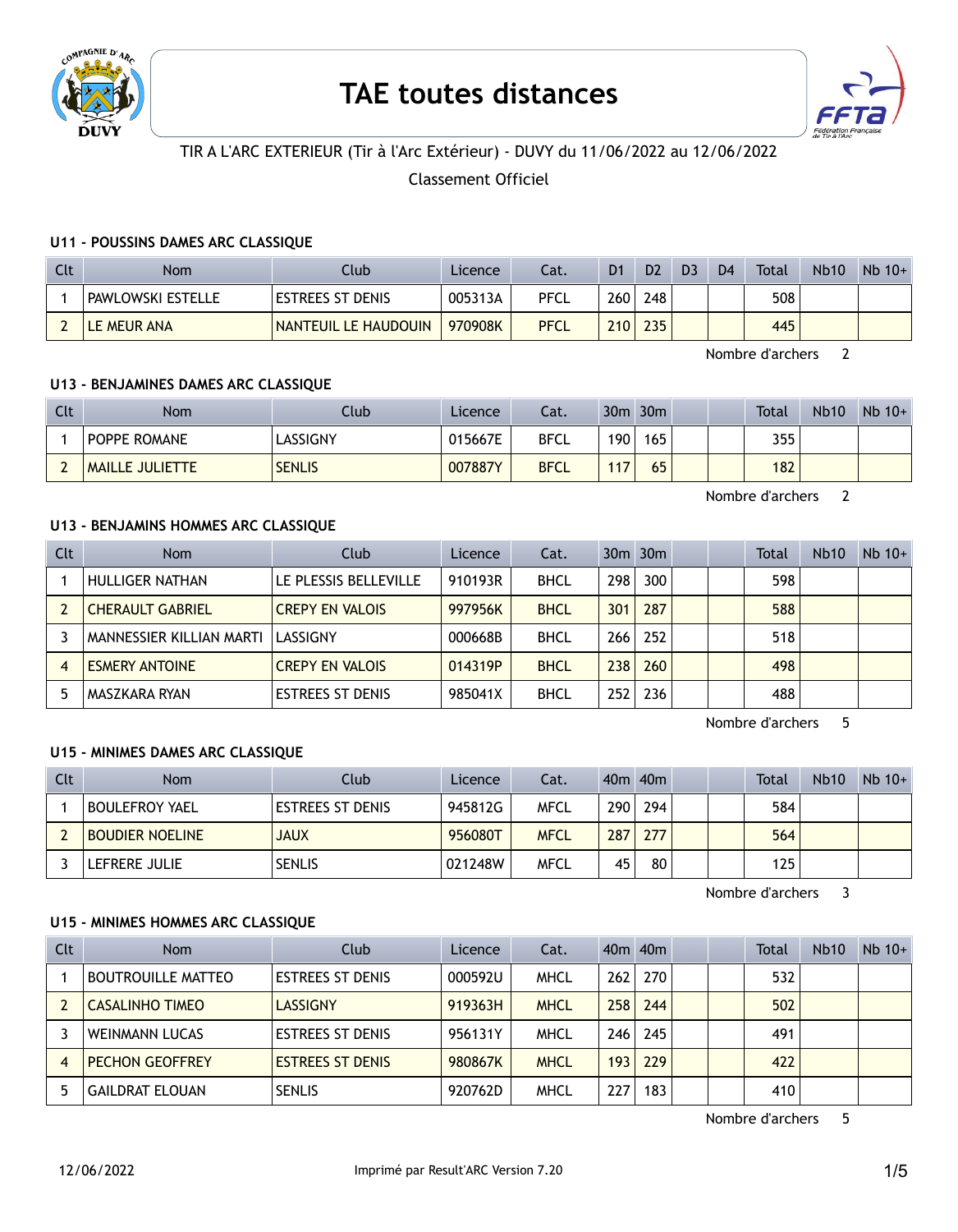# **U18 - CADETTES DAMES ARC CLASSIQUE**

| C14<br>ાા | Nom                      | Ilub                            | Licence | cal.                 | 60 <sub>m</sub> | 60 <sub>m</sub> |  | <b>Total</b> | <b>Nb10</b> | Nb<br>$10+$ |
|-----------|--------------------------|---------------------------------|---------|----------------------|-----------------|-----------------|--|--------------|-------------|-------------|
|           | SARAH<br>I IGER<br>HH II | LE PLESSIS BEL<br><b>FVILLE</b> | 868663Z | <b>CECI</b><br>しー しし | 250             | 255             |  | C A<br>514   |             |             |

Nombre d'archers 1

# **U18 - CADETS HOMMES ARC CLASSIQUE**

| Clt | <b>Nom</b>            | Club                    | Licence | Cat. | 60m | 60m |  | Total | <b>Nb10</b> | $Nb$ 10+ |
|-----|-----------------------|-------------------------|---------|------|-----|-----|--|-------|-------------|----------|
|     | DEGRELLE QUENTIN      | <b>ESTREES ST DENIS</b> | 910638Z | CHCL | 290 | 312 |  | 602   |             |          |
|     | <b>LOURME GABRIEL</b> | <b>ESTREES ST DENIS</b> | 890547L | CHCL | 287 | 295 |  | 582   |             |          |

Nombre d'archers 2

## **SENIORS 1 HOMMES ARC CLASSIQUE 70m - 122cm**

| Clt | Nom                       | Club        | Licence | ົ <del>ດ t</del><br>-dl. | 70 <sub>m</sub> | 70 <sub>m</sub>   |  | <b>Total</b> | <b>Nb10</b> | Nb<br>$10+$ |
|-----|---------------------------|-------------|---------|--------------------------|-----------------|-------------------|--|--------------|-------------|-------------|
|     | <b>IMODESTINE NICOLAS</b> | <b>DUVY</b> | 893991E | S1HCL                    | 263             | っっっ<br><u> 21</u> |  | 540          |             |             |

Nombre d'archers 1

# **SENIORS 2 DAMES ARC CLASSIQUE 70m - 122cm**

| Clt | <b>Nom</b>                   | Club        | Licence | .<br>.<br>cal.     | 70m | 70 <sub>m</sub> |  | <b>Total</b>  | <b>Nb10</b> | Nb<br>$10+$ |
|-----|------------------------------|-------------|---------|--------------------|-----|-----------------|--|---------------|-------------|-------------|
|     | <b>ANNE</b><br><b>COCHET</b> | <b>DUVY</b> | 908760H | S <sub>2</sub> FCL | 138 | ៲ា៲<br>í Ł      |  | 259<br>$\sim$ |             |             |

Nombre d'archers 1

## **SENIORS 2 HOMMES ARC CLASSIQUE 70m - 122cm**

| Clt | Nom                 | Club                   | Licence | Cat.  | 70 <sub>m</sub> | 70 <sub>m</sub> |  | Total | <b>Nb10</b> | $Nb 10+$ |
|-----|---------------------|------------------------|---------|-------|-----------------|-----------------|--|-------|-------------|----------|
|     | <b>BOTTE HUBERT</b> | JAUX                   | 666262Y | S2HCL | 283             | 264             |  | 547   |             |          |
|     | <b>ESMERY ERIC</b>  | <b>CREPY EN VALOIS</b> | 270758C | S2HCL | 269             | 215             |  | 484   |             |          |

Nombre d'archers 2

#### **SENIORS 3 DAMES ARC CLASSIQUE 60m - 122cm**

| Clt | Nom                                | Club                             | Licence      | - 1<br>cal. | 60n        | 60 <sub>m</sub> |  | <b>Total</b> | <b>Nb10</b> | <b>N<sub>b</sub></b><br>$10+$ |
|-----|------------------------------------|----------------------------------|--------------|-------------|------------|-----------------|--|--------------|-------------|-------------------------------|
|     | <b>SANDRINE</b><br>DE<br>POT<br>-- | <b>DENIS</b><br><b>REES</b><br>د | 3407B<br>743 | S3FCL       | ה בר<br>∸∸ | つつに<br>ᅩᅩ       |  | . .<br>434   |             |                               |

Nombre d'archers 1

## **SENIORS 3 HOMMES ARC CLASSIQUE 60m - 122cm**

| Clt | <b>Nom</b>                   | Club                 | Licence | Cat.  |     | $60m$ $60m$ |  | Total | <b>Nb10</b> | $Nb$ 10+ |
|-----|------------------------------|----------------------|---------|-------|-----|-------------|--|-------|-------------|----------|
|     | <b>AMELINE HUBERT</b>        | RIEUX                | 590607P | S3HCL | 268 | 293         |  | 561   |             |          |
|     | <b>HANDOUS LUC</b>           | NANTEUIL LE HAUDOUIN | 264457D | S3HCL | 254 | 285         |  | 539   |             |          |
|     | <b>BOURGEOIS JEAN-CLAUDE</b> | <b>COMPIEGNE</b>     | 651633X | S3HCL | 228 | 221         |  | 449   |             |          |
|     | <b>DEHAYS CHRISTIAN</b>      | <b>DUVY</b>          | 904490S | S3HCL | 120 | 143         |  | 263   |             |          |

Nombre d'archers 4

# **U18 - CADETTES DAMES ARC A POULIES**

| Clt | Nom                  | Club          | Licence | Cat. |                  | 50 <sub>m</sub> 50 <sub>m</sub> |  | <b>Total</b> | <b>Nb10</b> | $Nb$ 10+ |
|-----|----------------------|---------------|---------|------|------------------|---------------------------------|--|--------------|-------------|----------|
|     | <b>FRETTE LEANA</b>  | <b>SENLIS</b> | 840669W | CFCO | 249              | 215                             |  | 464          |             |          |
|     | <b>COCHET MARION</b> | <b>DUVY</b>   | 884601Y | CFCO | 187 <sub>1</sub> | 134                             |  | 321          |             |          |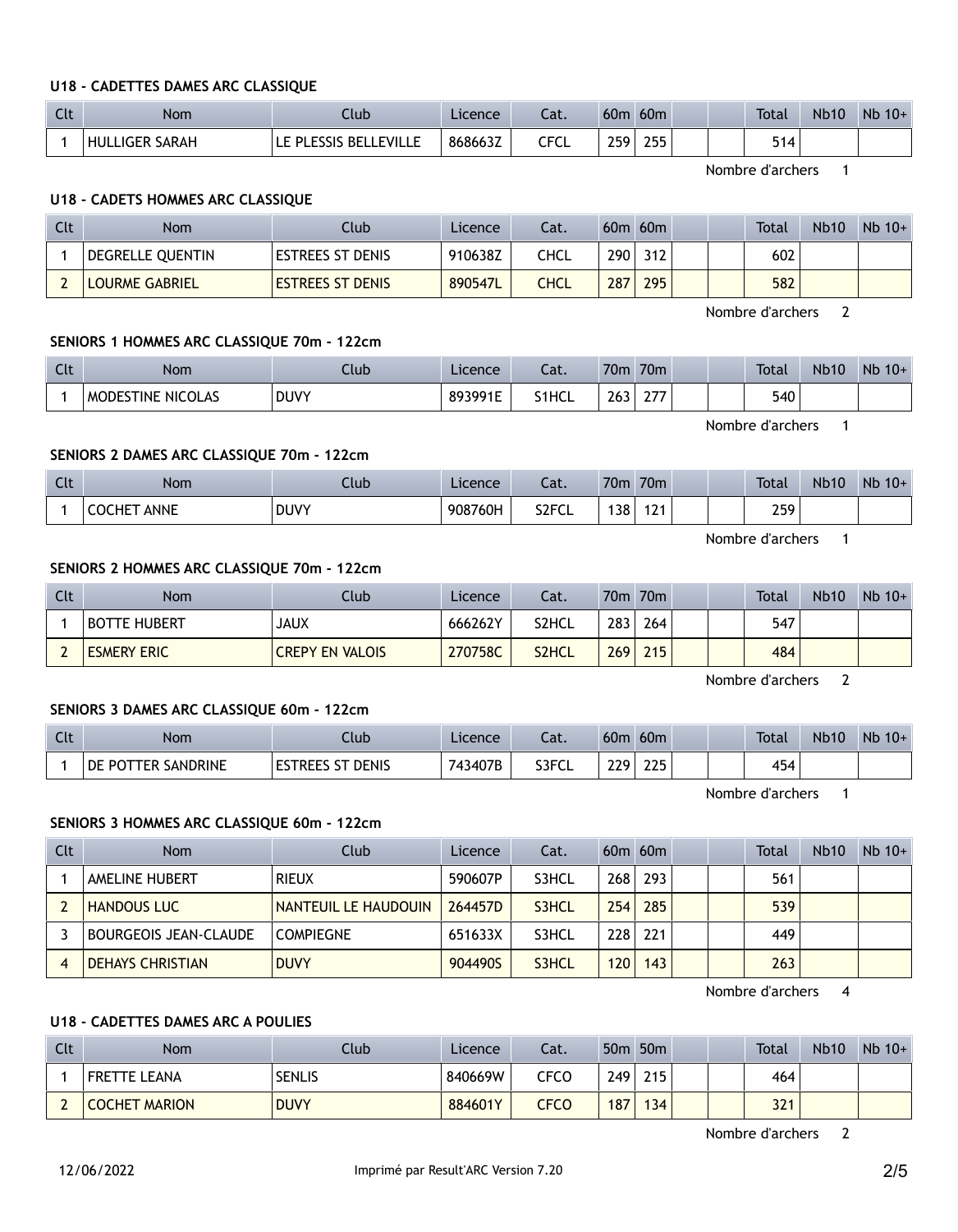## **U18 - CADETS HOMMES ARC A POULIES**

| $\sim$<br>ิเเ | <b>Nom</b>               | Club             | Licence | Cat. | 50 <sub>m</sub> | 50 <sub>m</sub> |  | <b>Total</b> | <b>Nb10</b> | <b>N<sub>b</sub></b><br>$10+$ |
|---------------|--------------------------|------------------|---------|------|-----------------|-----------------|--|--------------|-------------|-------------------------------|
|               | : THEO<br><b>BALIOUE</b> | <b>EPPEVILLE</b> | 829108E | снсо | 309             | 329             |  | 638          |             |                               |

Nombre d'archers 1

#### **U21 - JUNIORS HOMMES ARC A POULIES 50m - 80cm**

| Clt | <b>Nom</b>               | Club        | Licence | $\sim$<br>Cal. | 50 <sub>m</sub> | 50 <sub>m</sub> |  | <b>Total</b> | <b>Nb10</b> | <b>Nb</b><br>$10+$ |
|-----|--------------------------|-------------|---------|----------------|-----------------|-----------------|--|--------------|-------------|--------------------|
|     | ANTOINE<br><b>COCHET</b> | <b>DUVY</b> | 800449D | <b>JHCC</b>    | 240             | 248             |  | 488          |             |                    |

Nombre d'archers 1

## **SENIORS 1 HOMMES ARC A POULIES 50m - 80cm**

| Clt | <b>Nom</b>              | Club               | Licence | Cat.               |     | 50 <sub>m</sub> 50 <sub>m</sub> |  | Total | <b>Nb10</b> | $Nb$ 10+ |
|-----|-------------------------|--------------------|---------|--------------------|-----|---------------------------------|--|-------|-------------|----------|
|     | POPPING DAMIEN          | ROUVRES EN MULTIEN | 443495K | S <sub>1</sub> HCO | 332 | 339                             |  | 671   |             |          |
|     | <b>PALEGRY FLORIAN</b>  | ROUVRES EN MULTIEN | 871978C | S <sub>1</sub> HCO | 316 | 294                             |  | 610   |             |          |
|     | PONCHARD FLORIAN        | <b>SENLIS</b>      | 746260C | S <sub>1</sub> HCO | 301 | 306                             |  | 607   |             |          |
|     | <b>MONFAUCON JULIEN</b> | ROUVRES EN MULTIEN | 768612Y | S <sub>1</sub> HCO | 308 | 293                             |  | 601   |             |          |

Nombre d'archers 4

# **SENIORS 2 HOMMES ARC A POULIES 50m - 80cm**

| Clt | Nom                     | Club               | Licence | Cat.                           |     | 50 <sub>m</sub> 50 <sub>m</sub> |  | Total | <b>Nb10</b> | $Nb$ 10+ |
|-----|-------------------------|--------------------|---------|--------------------------------|-----|---------------------------------|--|-------|-------------|----------|
|     | <b>CORUBLE BENJAMIN</b> | ROUVRES EN MULTIEN | 314720M | S <sub>2</sub> HCO             | 320 | 322                             |  | 642   |             |          |
|     | <b>FRETTE MICHAEL</b>   | <b>SENLIS</b>      | 844555V | S <sub>2</sub> H <sub>CO</sub> | 304 | 323                             |  | 627   |             |          |
|     | DROUHARD STEPHANE       | <b>SENLIS</b>      | 304586X | S <sub>2</sub> HCO             | 310 | 312                             |  | 622   |             |          |

Nombre d'archers 3

## **SENIORS 3 HOMMES ARC A POULIES 50m - 80cm**

| Clt | Nom                     | Club                    | Licence | Cat.  |     | 50 <sub>m</sub> 50 <sub>m</sub> |  | Total | <b>Nb10</b> | $Nb$ 10+ |
|-----|-------------------------|-------------------------|---------|-------|-----|---------------------------------|--|-------|-------------|----------|
|     | <b>BOULEFROY ROBERT</b> | <b>ESTREES ST DENIS</b> | 001866D | S3HCO | 329 | 306                             |  | 635   |             |          |
|     | <b>ADAM DIDIER</b>      | <b>BURY</b>             | 613782E | S3HCO | 313 | 300                             |  | 613   |             |          |

Nombre d'archers 2

## **U13 - BENJAMINES DAMES ARC CLASSIQUE 20m - 80cm**

| C14<br>. | Nom                    | Ilub        | Licence | Cat.        | 20m        | 20 <sub>m</sub> |  | <b>Total</b> | <b>Nb10</b> | Nb<br>$10+$ |
|----------|------------------------|-------------|---------|-------------|------------|-----------------|--|--------------|-------------|-------------|
|          | <b>DERISBOURG ABBY</b> | <b>BURY</b> | 984143W | <b>BFCL</b> | າາາ<br>LJL | 174             |  | 406          |             |             |

Nombre d'archers 1

#### **U13 - BENJAMINS HOMMES ARC CLASSIQUE 20m - 80cm**

| $\sim$<br>$\sim$ | Nom                           | .lub        | Licence | $\sim$<br>-dl. | 20m | 20 <sub>m</sub> |  | Total | <b>Nb10</b> | Nb<br>$10+$ |
|------------------|-------------------------------|-------------|---------|----------------|-----|-----------------|--|-------|-------------|-------------|
|                  | <b>MAXIME</b><br><b>EAVIF</b> | <b>BURY</b> | 003169V | <b>BHCL</b>    | 128 | ີ<br>∠∠∠        |  | 350   |             |             |

Nombre d'archers 1

## **U15 - MINIMES DAMES ARC CLASSIQUE 30m - 80cm**

| <b>Clt</b> | Nom            | Jub         | Licence | $\sim$<br>cal. | 30 <sub>m</sub> | 30 <sub>m</sub> |  | <b>Total</b> | <b>Nb10</b> | <b>Nb</b><br>$10+$ |
|------------|----------------|-------------|---------|----------------|-----------------|-----------------|--|--------------|-------------|--------------------|
|            | DUFRESNE AMBRE | <b>BURY</b> | 018186T | <b>MFCL</b>    | . .             | 141             |  | 284          |             |                    |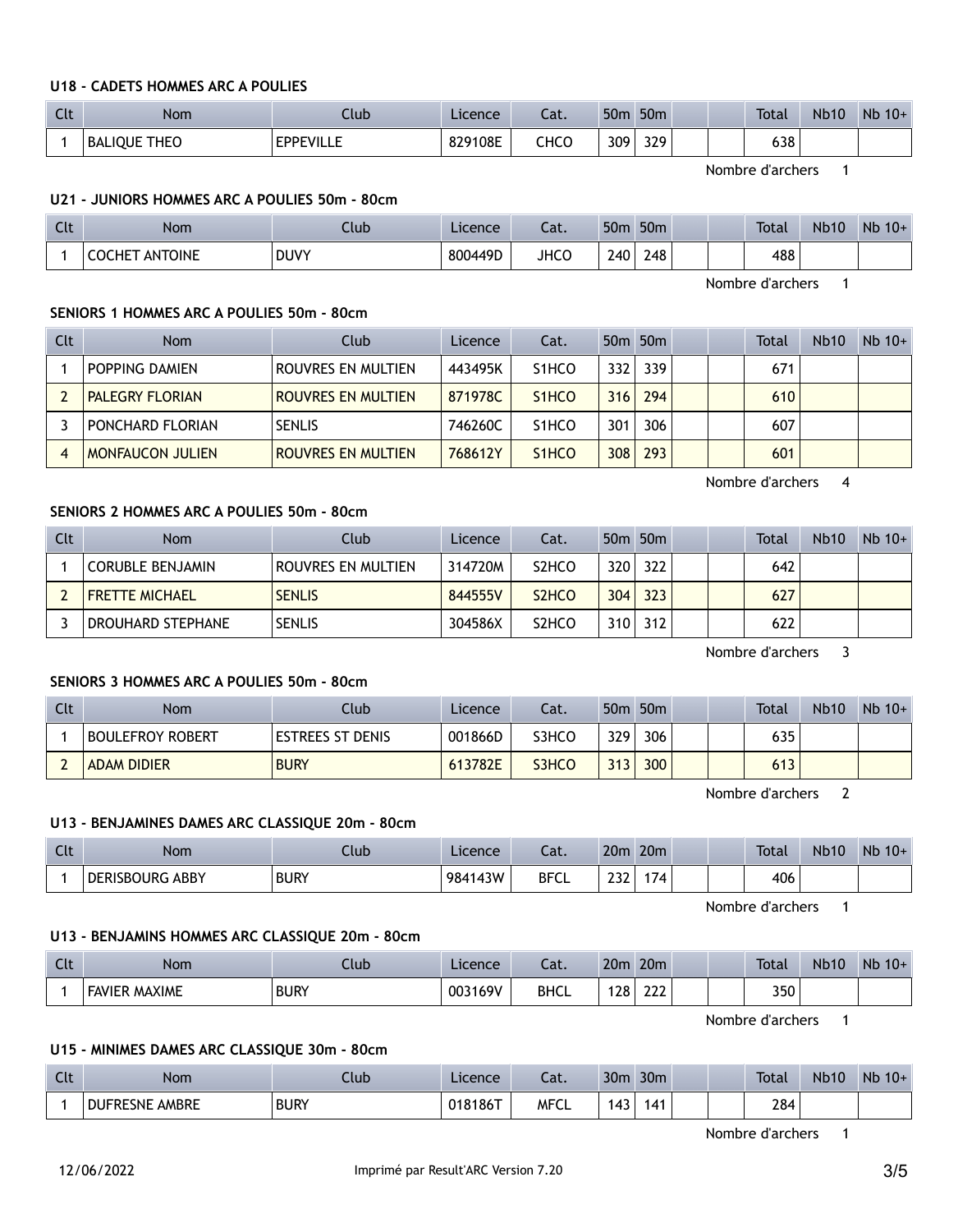#### **U15 - MINIMES HOMMES ARC CLASSIQUE 30m - 80cm**

| <b>Clt</b> | <b>Nom</b>                | Club                 | Licence | Cat.        |     | $30m$ $30m$      |  | Total | <b>Nb10</b> | $Nb$ 10+ |
|------------|---------------------------|----------------------|---------|-------------|-----|------------------|--|-------|-------------|----------|
|            | VILLEMAZET MARTIN         | <b>CHOISY AU BAC</b> | 964572Y | MHCL        | 232 | 259              |  | 491   |             |          |
|            | <b>DE NOVION EMMANUEL</b> | <b>COMPIEGNE</b>     | 007543Z | <b>MHCL</b> | 173 | 164              |  | 337   |             |          |
|            | TAURAND ULYSSE            | <b>BURY</b>          | 909499L | MHCL        | 124 | 170 <sub>1</sub> |  | 294   |             |          |

Nombre d'archers 3

## **U18 - CADETTES DAMES ARC CLASSIQUE 50m - 122cm**

| $\Gamma$<br>นเ | <b>Nom</b>                   | Jub         | Licence | $-1$<br>cal. | 50 <sub>0</sub> | 50 <sub>m</sub> |  | <b>Total</b> | <b>Nb10</b> | <b>Nb</b><br>$10+$ |
|----------------|------------------------------|-------------|---------|--------------|-----------------|-----------------|--|--------------|-------------|--------------------|
|                | PERRINE<br><b>BRA</b><br>SAR | <b>BURY</b> | 958119J | CECI<br>◡└   | 205             | ว7∩<br>21 U     |  | 565          |             |                    |

Nombre d'archers 1

#### **U18 - CADETS HOMMES ARC CLASSIQUE 50m - 122cm**

| Clt | Nom              | Club                 | Licence | Cat. |      | 50 <sub>m</sub> 50 <sub>m</sub> |  | Total | <b>Nb10</b> | $Nb$ 10+ |
|-----|------------------|----------------------|---------|------|------|---------------------------------|--|-------|-------------|----------|
|     | DONNARD THIBAULT | <b>BURY</b>          | 857882F | CHCL | 254  | 212                             |  | 466   |             |          |
|     | LALLEMAND SAMUEL | <b>CHOISY AU BAC</b> | 988972V | CHCL | 715. | 211                             |  | 426   |             |          |

Nombre d'archers 2

## **U21 - JUNIORS HOMMES ARC CLASSIQUE 50m - 122cm**

| Clt | <b>Nom</b>        | Club                      | Licence | Cat.        |     | 50 <sub>m</sub> 50 <sub>m</sub> |  | <b>Total</b> | <b>Nb10</b> | $Nb$ 10+ |
|-----|-------------------|---------------------------|---------|-------------|-----|---------------------------------|--|--------------|-------------|----------|
|     | DONNARD ANTOINE   | <b>BURY</b>               | 826442G | JHCL        |     | 323.                            |  | 640          |             |          |
|     | <b>LANTEZ TEO</b> | <b>ROUVRES EN MULTIEN</b> | 891662Y | <b>JHCL</b> | 251 | 254                             |  | 505          |             |          |

Nombre d'archers 2

#### **SENIORS 1 DAMES ARC CLASSIQUE 50m - 122cm**

| C14<br>. | Nom                        | Jub           | Licence | $\neg$<br>cal. | 50 <sub>m</sub> | 50 <sub>m</sub> | 50 <sub>0</sub> | 50 <sub>m</sub> | <b>Total</b> | <b>Nb10</b> | <b>Nb</b><br>$10+$ |
|----------|----------------------------|---------------|---------|----------------|-----------------|-----------------|-----------------|-----------------|--------------|-------------|--------------------|
|          | TIFFANY<br><b>RONGIONE</b> | <b>SENLIS</b> | 007868C | S1FCL          | 260             | 256             |                 |                 | 516          |             |                    |

Nombre d'archers 1

#### **SENIORS 1 HOMMES ARC CLASSIQUE 50m - 122cm**

| Clt | Nom                  | Club        | Licence | Cat.  | 50 <sub>m</sub>   | 50 <sub>m</sub> |  | <b>Total</b> | <b>Nb10</b> | $Nb 10+$ |
|-----|----------------------|-------------|---------|-------|-------------------|-----------------|--|--------------|-------------|----------|
|     | MODESTINE NICOLAS    | <b>DUVY</b> | 893991E | S1HCL | ว 4 ว<br><u>.</u> | 300             |  | 613          |             |          |
|     | <b>SPENLE PASCAL</b> | <b>BURY</b> | 957236Z | S2HCL | 255               | 202             |  | 457          |             |          |

Nombre d'archers 2

#### **SENIORS 2 HOMMES ARC CLASSIQUE 50m - 122cm**

| Clt | Nom.                  | Llub.                        | Licence | $\sim$<br>cal. | 50 <sub>n</sub> | 50 <sub>m</sub> |  | <b>Total</b> | <b>Nb10</b> | <b>N<sub>b</sub></b><br>$10+$ |
|-----|-----------------------|------------------------------|---------|----------------|-----------------|-----------------|--|--------------|-------------|-------------------------------|
|     | <b>ARNAUD</b><br>LANT | <b>EN MULTIEN</b><br>ROUVRES | 897692C | S2HCL          | 205             | 285             |  | 580          |             |                               |

Nombre d'archers 1

## **SENIORS 3 DAMES ARC CLASSIQUE 50m - 122cm**

| Clt | Nom                   | Club.                 | Licence | Cat.  |     | 50 <sub>m</sub> 50 <sub>m</sub> |  | <b>Total</b> | <b>Nb10</b> | $Nb$ 10+ |
|-----|-----------------------|-----------------------|---------|-------|-----|---------------------------------|--|--------------|-------------|----------|
|     | ROBINEAU GHISLAINE    | LE PLESSIS BELLEVILLE | 911805T | S3FCL | 290 | 281                             |  | 571          |             |          |
|     | <b>JACOUIN ELIANE</b> | LE PLESSIS BELLEVILLE | 886700E | S3FCL | 247 | 254                             |  | 501          |             |          |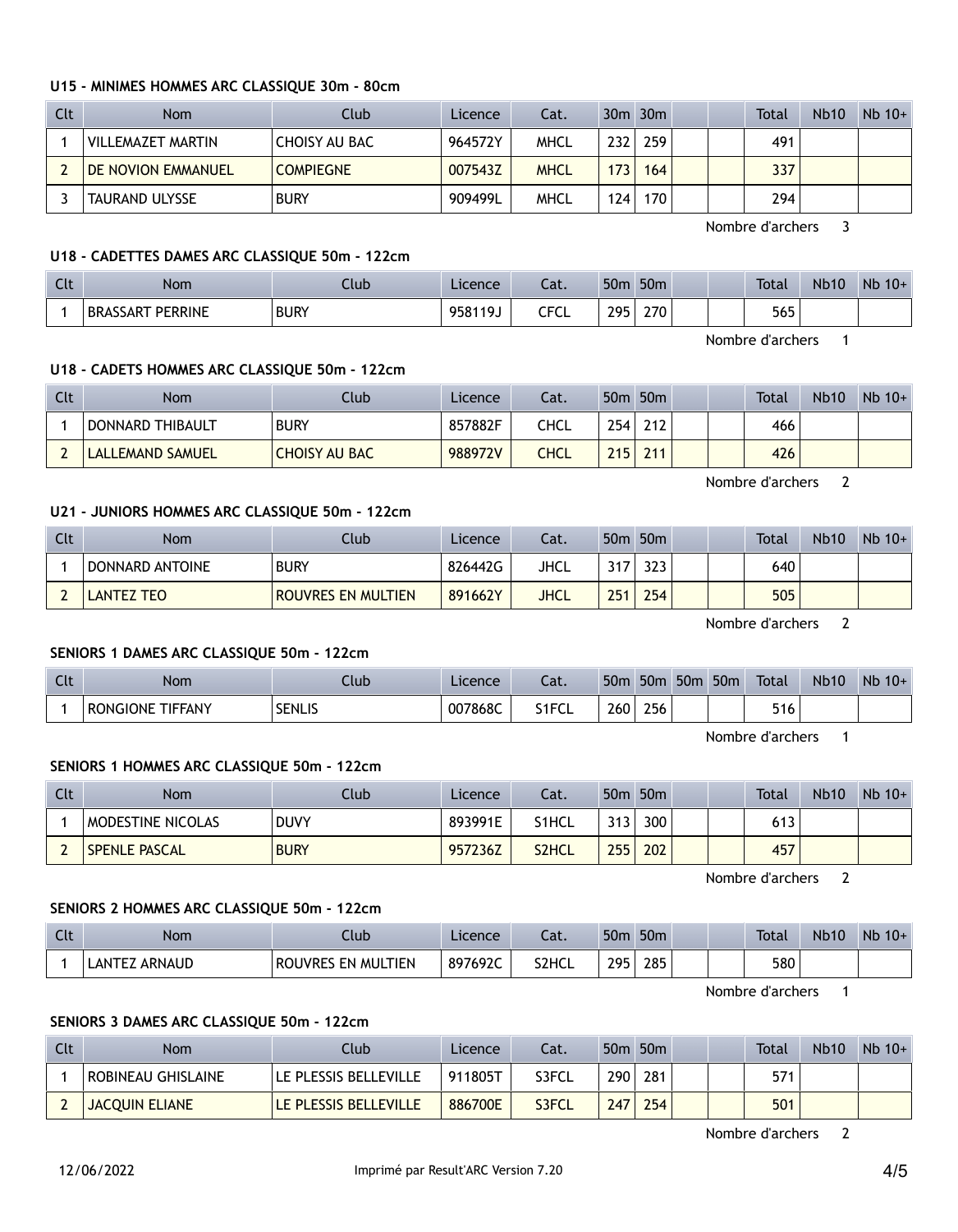# **SENIORS 3 HOMMES ARC CLASSIQUE 50m - 122cm**

| Clt | <b>Nom</b>                   | Club                  | Licence | Cat.  |                  | 50 <sub>m</sub> 50 <sub>m</sub> |  | <b>Total</b> | <b>Nb10</b> | $Nb$ 10+ |
|-----|------------------------------|-----------------------|---------|-------|------------------|---------------------------------|--|--------------|-------------|----------|
|     | JACQUIN ALAIN                | LE PLESSIS BELLEVILLE | 886697B | S3HCL | 272 <sub>1</sub> | 295                             |  | 567          |             |          |
|     | LEROY GERARD                 | <b>CHOISY AU BAC</b>  | 259436W | S3HCL | 284              | 278                             |  | 562          |             |          |
|     | <b>BOURGEOIS JEAN-CLAUDE</b> | <b>COMPIEGNE</b>      | 651633X | S3HCL | 245              | 272                             |  | 517          |             |          |

Nombre d'archers 3

## **SENIORS 1 HOMMES ARC A POULIES 50m - 122cm**

| Clt | Nom                       | Club                        | Licence | Cat.               |     | 50m 50m |  | Total | <b>Nb10</b> | $Nb$ 10+ |
|-----|---------------------------|-----------------------------|---------|--------------------|-----|---------|--|-------|-------------|----------|
|     | I MERIAUX MAXIME          | <b>NANTEUIL LE HAUDOUIN</b> | 933225A | S1HCO              | 350 | 349     |  | 699   |             |          |
|     | <b>DUMESNIL GUILLAUME</b> | <b>BURY</b>                 | 606045V | S <sub>1</sub> HCO | 305 | 321     |  | 626   |             |          |

Nombre d'archers 2

#### **SENIORS 2 HOMMES ARC A POULIES 50m - 122cm**

| $\sim$<br>นเ | Nom               | Jlub          | Licence | $-1$<br>-aι.                   | 50 <sub>m</sub> | 50 <sub>m</sub> |  | <b>Total</b> | <b>Nb10</b> | Nb<br>$10+$ |
|--------------|-------------------|---------------|---------|--------------------------------|-----------------|-----------------|--|--------------|-------------|-------------|
|              | DROUHARD STEPHANE | <b>SENLIS</b> | 304586X | S <sub>2</sub> HC <sub>O</sub> | 344             | 341             |  | 685          |             |             |

Nombre d'archers 1

# **SENIORS 3 DAMES ARC A POULIES 50m - 122cm**

| Clt | Nom                      | Club        | Licence | Cat.  | 50 <sub>m</sub> | 50 <sub>m</sub> |  | <b>Total</b> | <b>Nb10</b> | $Nb$ 10+ |
|-----|--------------------------|-------------|---------|-------|-----------------|-----------------|--|--------------|-------------|----------|
|     | LE BAUT-COLLIN MARIE HEL | <b>BURY</b> | 221120Y | S3FCO | 296             | 310             |  | 606          |             |          |

Nombre d'archers 1

## **SENIORS 3 HOMMES ARC A POULIES 50m - 122cm**

| Clt | <b>Nom</b>                  | Club .                | Licence | Cat.  |     | 50m 50m |  | <b>Total</b> | <b>Nb10</b> | $Nb$ 10+ |
|-----|-----------------------------|-----------------------|---------|-------|-----|---------|--|--------------|-------------|----------|
|     | <b>POULLIER JEAN PIERRE</b> | <b>BURY</b>           | 596023B | S3HCO | 349 | 343     |  | 692          |             |          |
|     | <b>PAVAILLON PATRICE</b>    | LA BOISSIERE-FESCAMPS | 002128N | S3HCO | 330 | 333     |  | 663          |             |          |

Nombre d'archers 2

Nombre total d'archers 68

**Club Organisateur**

0760231 CIE D'ARC DE DUVY

**Arbitre Responsable** M. BOILEAU FRANCIS

**Liste des arbitres**

**422723G - M. HARANG EDOUARD / 360299E - M. HUBERT STEPHANE / 258085C - M. BOILEAU FRANCIS / 464476R - M. POPPING JEAN PIERRE /**

**Liste des entraîneurs**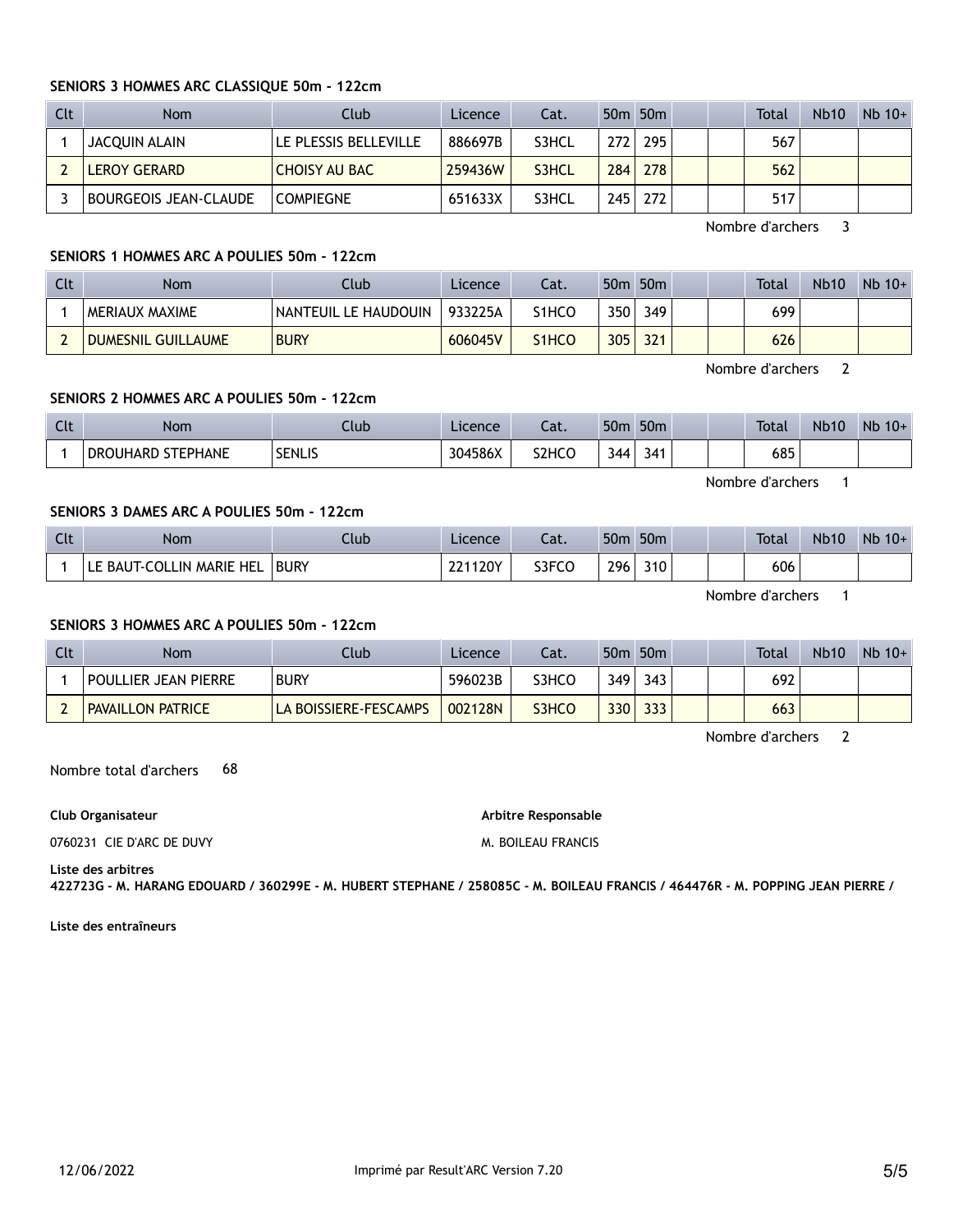



# TIR A L'ARC EXTERIEUR (Tir à l'Arc Extérieur) - DUVY du 11/06/2022 au 12/06/2022

## Tireurs ayant effectué plusieurs tirs

#### **U13 - BENJAMINS HOMMES ARC CLASSIQUE**

| Clt | <b>Nom</b>             | Llub                              | Licence | Cat. | 30 <sub>m</sub> | 30 <sub>m</sub> |  | <b>Total</b> | <b>Nb10</b> | Nb<br>$10+$ |
|-----|------------------------|-----------------------------------|---------|------|-----------------|-----------------|--|--------------|-------------|-------------|
|     | <b>HULLIGER NATHAN</b> | <b>'E PLESSIS BELL</b><br>_EVILLE | 910193R | BHCL | 316             | 300             |  | 616          |             |             |

Nombre d'archers 1

#### **U18 - CADETTES DAMES ARC CLASSIQUE**

| $C1+$<br>$\overline{\phantom{a}}$ | <b>Nom</b>          | .lub                        | Licence | - 11<br>cal. | 60 <sub>0</sub> | 60 <sub>m</sub> |  | <b>Total</b>  | <b>Nb10</b> | Nb<br>$10+$ |
|-----------------------------------|---------------------|-----------------------------|---------|--------------|-----------------|-----------------|--|---------------|-------------|-------------|
|                                   | HULL<br>LIGER SARAH | _EVILLE<br><b>BEI</b><br>ום | 868663Z | CECI<br>ິ    | $\sim$<br>263   | $\sim$ $-$      |  | $-2-$<br>، ر. |             |             |

Nombre d'archers 1

## **U18 - CADETTES DAMES ARC A POULIES**

| Clt | <b>Nom</b>    | .lub.         | Licence | Cat. | 50 <sub>m</sub> | 50 <sub>m</sub> |  | <b>Total</b> | <b>Nb10</b> | Nb<br>$10+$ |
|-----|---------------|---------------|---------|------|-----------------|-----------------|--|--------------|-------------|-------------|
|     | LEANA<br>FRE. | <b>SENLIS</b> | 840669W | CFCO | 260             | 233             |  | 493          |             |             |

Nombre d'archers 1

#### **SENIORS 1 HOMMES ARC A POULIES 50m - 80cm**

| $\sim$<br>$\sim$ . | <b>Nom</b>                 | Jlub                                          | Licence        | $\sim$<br>-aι. | 50 <sub>m</sub> | 50 <sub>m</sub> |  | <b>Total</b> | <b>Nb10</b> | Nb<br>$10+$ |
|--------------------|----------------------------|-----------------------------------------------|----------------|----------------|-----------------|-----------------|--|--------------|-------------|-------------|
|                    | JULIEN<br><b>MONFAUCON</b> | <b>TIEN</b><br>` EN MUL.<br>RO<br><b>IVRF</b> | 12V<br>768612. | S1HCO          | 309             | 283             |  | 592          |             |             |

Nombre d'archers 1

## **U18 - CADETTES DAMES ARC CLASSIQUE 50m - 122cm**

| $\sim$<br><b>LIL</b> | Nom                                  | Club        | Licence       | $\sim$<br>cal.            | 50 <sub>n</sub>             | 50 <sub>m</sub> |  | <b>Total</b> | <b>Nb10</b> | <b>N<sub>b</sub></b><br>$10+$ |
|----------------------|--------------------------------------|-------------|---------------|---------------------------|-----------------------------|-----------------|--|--------------|-------------|-------------------------------|
|                      | <b>PERRINE</b><br><b>BRAS</b><br>NA⊬ | <b>BURY</b> | ້ 19.<br>9581 | $\sim$ $\sim$ $\sim$<br>ິ | 295<br>$\sim$ $\sim$ $\sim$ | 264             |  | 550<br>JJ /  |             |                               |

Nombre d'archers 1

#### **U18 - CADETS HOMMES ARC CLASSIQUE 50m - 122cm**

| $\sim$<br>しいし | Nom                               | .lub        | Licence | $\sim$<br>cal. | 50 <sub>m</sub> | 50 <sub>m</sub> |  | <b>Total</b> | <b>Nb10</b> | <b>N<sub>b</sub></b><br>$10+$ |
|---------------|-----------------------------------|-------------|---------|----------------|-----------------|-----------------|--|--------------|-------------|-------------------------------|
|               | <b>THIBAULT</b><br><b>DONNARD</b> | <b>BURY</b> | 857882F | CHCL           | 218             | 190,            |  | 408          |             |                               |

Nombre d'archers 1

#### **U21 - JUNIORS HOMMES ARC CLASSIQUE 50m - 122cm**

| C14<br>ิ | Nom             | Ilub        | Licence | Cat.        | 50 <sub>m</sub> | 50 <sub>m</sub> |  | Total | <b>Nb10</b> | Nb<br>$10+$ |
|----------|-----------------|-------------|---------|-------------|-----------------|-----------------|--|-------|-------------|-------------|
|          | DONNARD ANTOINE | <b>BURY</b> | 826442G | <b>JHCL</b> | 320             | 306             |  | 626   |             |             |

Nombre d'archers 1

#### **SENIORS 3 DAMES ARC A POULIES 50m - 122cm**

| $\sim$<br><b>LIL</b> | Nom                     | Ilub        | Licence | $\sim$<br>Jau. | 50 <sub>m</sub> | 50 <sub>m</sub>  |  | <b>Total</b> | <b>Nb10</b> | $Nb$ 10+ |
|----------------------|-------------------------|-------------|---------|----------------|-----------------|------------------|--|--------------|-------------|----------|
|                      | E BAUT-COLLIN MARIE HEL | <b>BURY</b> | 221120Y | S3FCO          | 296             | 280 <sub>1</sub> |  | 576          |             |          |